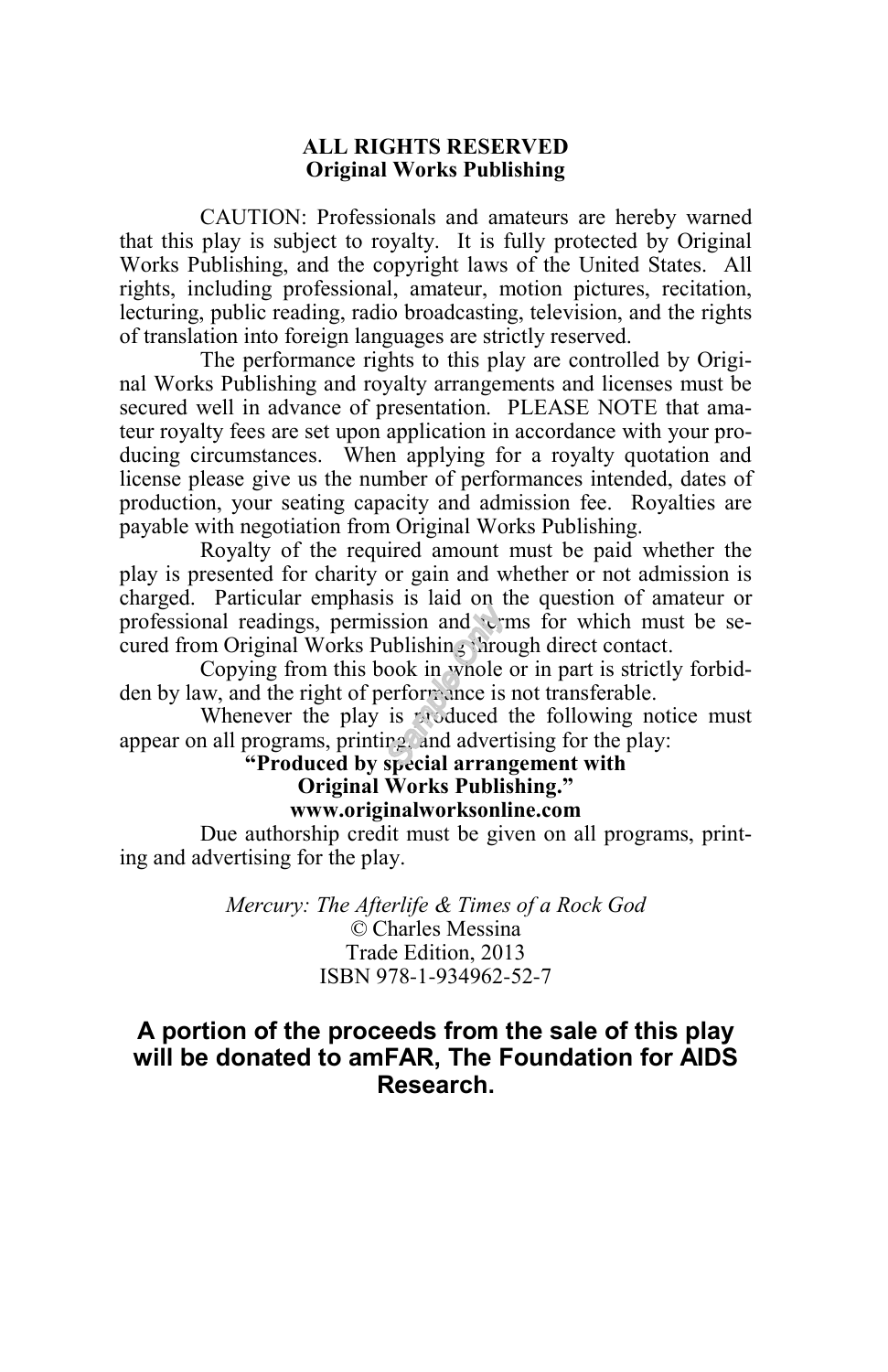# **For all those who have ever been judged...**

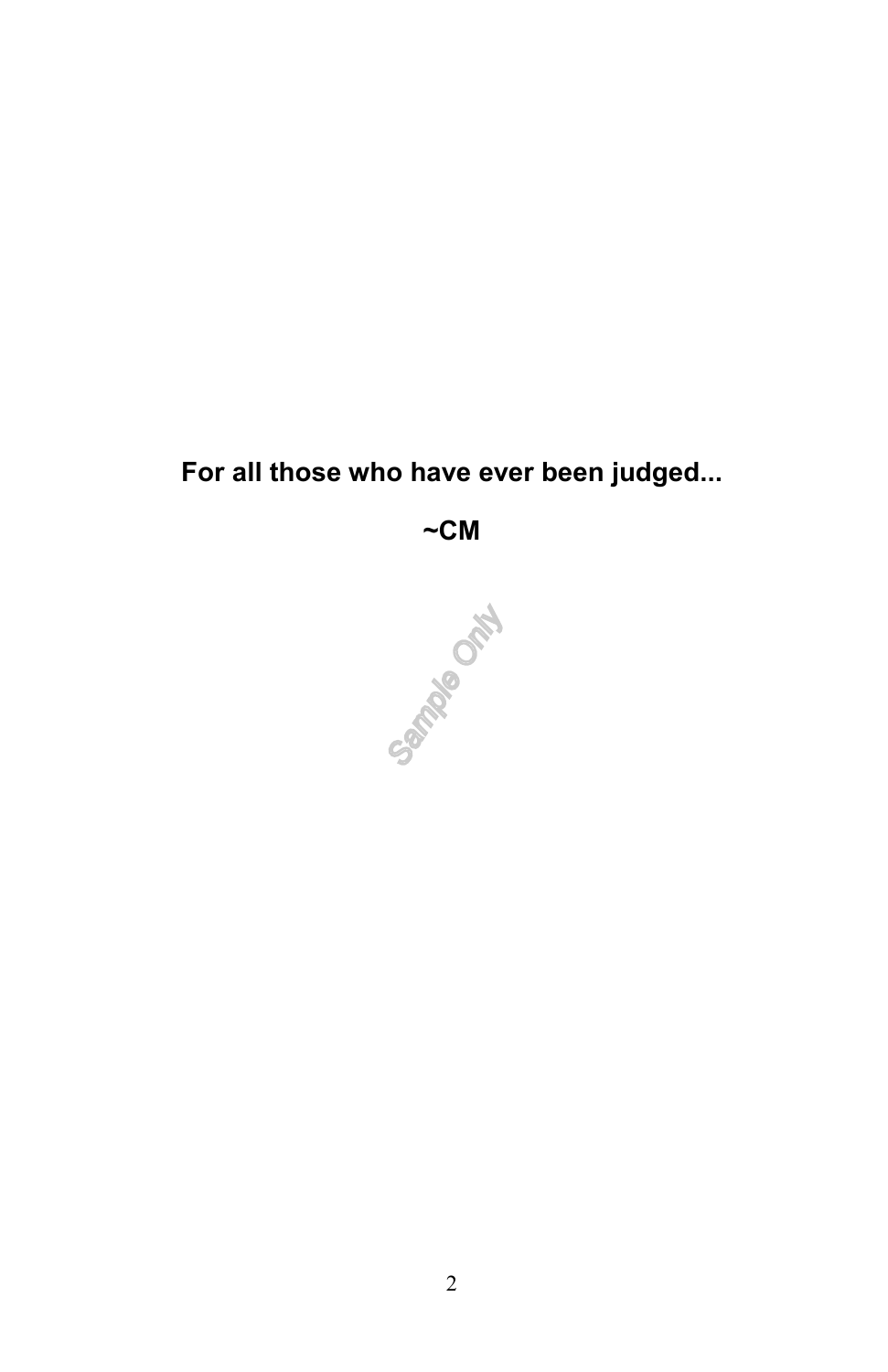*Mercury: The Afterlife and Times of a Rock God* was first presented at the Sanford Meisner Theatre in New York City in 1997. It starred Khalid Goncalves as Freddie Mercury.

The play was also presented in 2004 at The Triad Theatre in NYC and starred Amir Darvish in the lead role. Darvish also played Freddie Mercury in the Provincetown production, presented at The Art House in 2004.

The play was produced by Adrienne DelPercio and Gina Ferranti, Press Representative was David Gibbs/DARR Publicity, Stage Management was Christy Benanti, Set and Costume Design by Victoria Jones, Casting by Danny Roth/The Casting House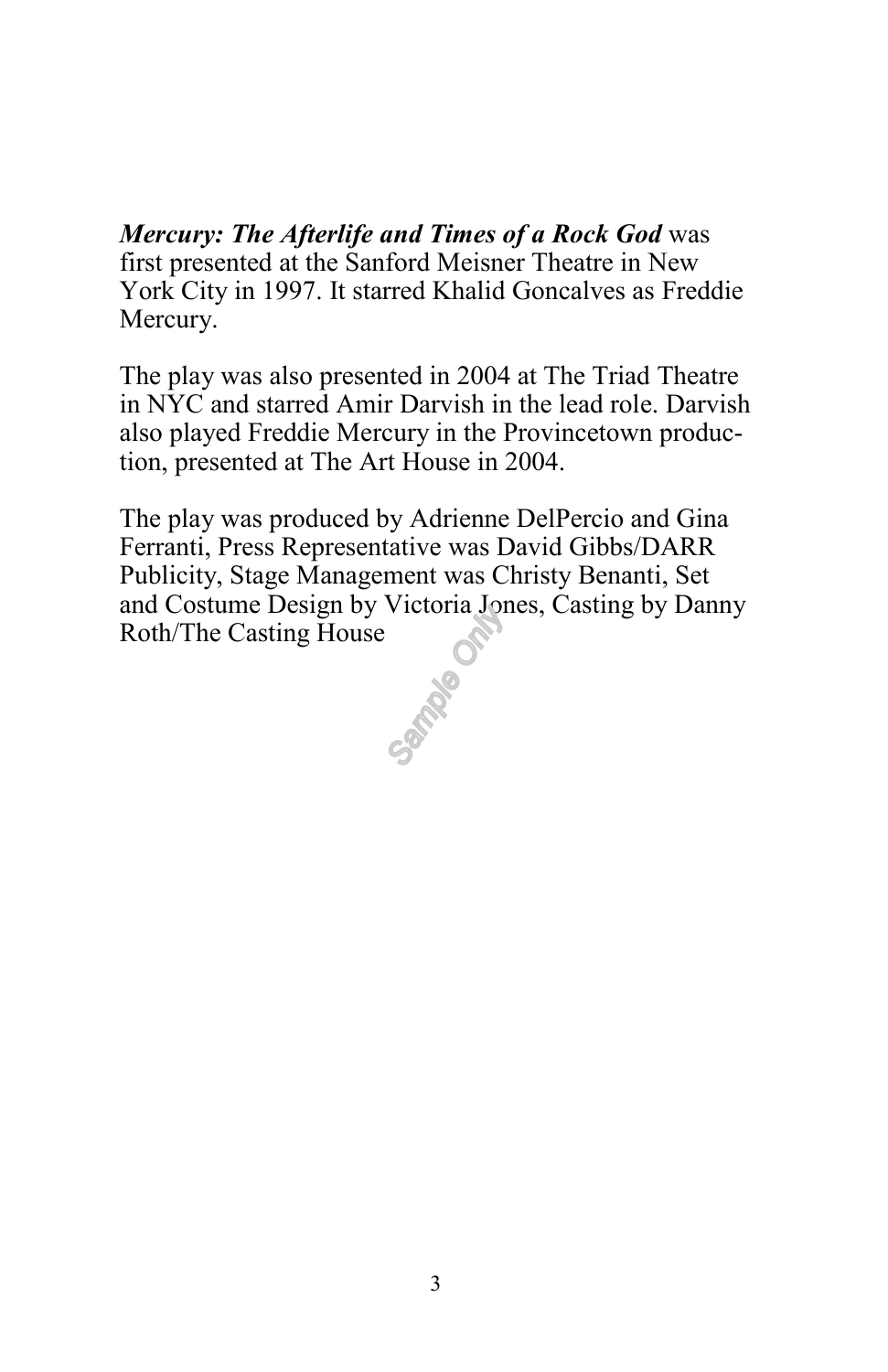#### **Author's Notes**

The resemblance of the actor to the subject cannot be overstated in this case. Height and body type should be as close as possible to FM's. We are not looking for abstraction in the presentation, ala 'The Elephant Man.' We want that first beat on Lights Up to create a 'whip to the face' opening, a gasp.

Two accents must be distinct: The British of FM and the Persian of FB.

The set, while simple in design, should resemble Dali's 'Persistence of Memory' in its tone, in the way a monogrammed towel is draped over a basin, or a Superman tank top is draped over a throne. Guitar should be suspended in mid air. We are going for a surreal, otherworldly feel in this anteroom.

While the play does contain nudity, it has been performed both with and without it. The stripping away is an important part of the presentation. The question of nudity is a personal one and can be worked out between director and actor.

The themes of judgment, duality and acceptance are at the heart of the piece. People have asked, "Are you a fan of FM's?" The stock reply, "Who isn't?" But the approach to the piece was truly as a dramatist, using conflict to find truth.

All of the wit, style and charisma of FM are on display here but so too, the pain, heartache and complexity. What one chooses to show the world and what one withholds from the world is a deeply personal decision and a right. It is also what shapes identity in the public arena (whether that arena be worldwide stardom or around the proverbial office cooler.) It is the withholding, or the 'hiding' and the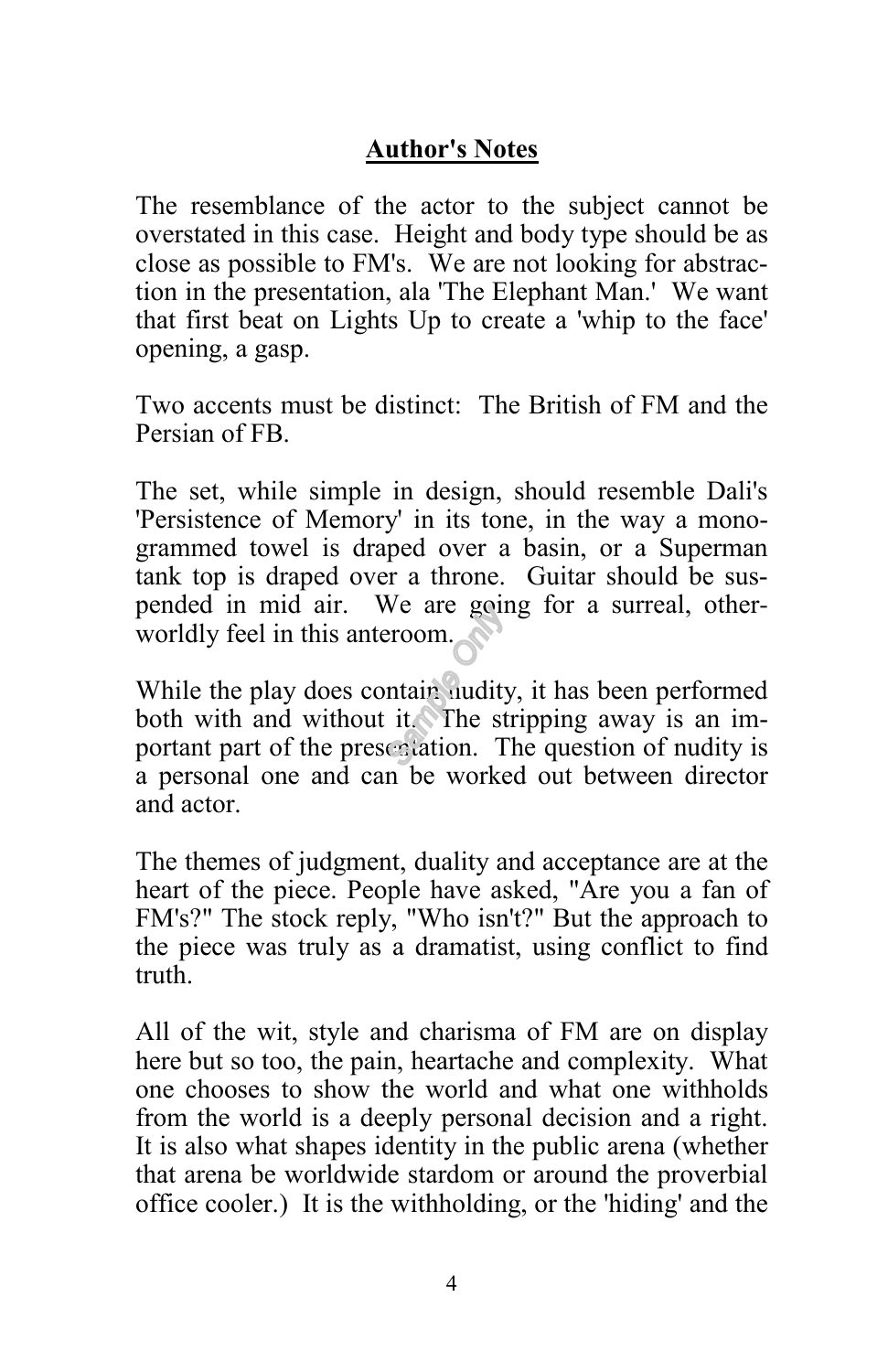reasons behind it, that often lead to an internal struggle - a judgment of self, based on a perception of what the outside world would think if they knew the truth. This is based on one's own fears, insecurities, prejudices. So as you read the play - as actor, director, producer, human being - please ask yourself the question: 'What do *I* hide?'

The most loving 'tribute' to someone is to look closely at the whole of their life and to say, 'By God, you were just like me.'

-CM

Campia Ont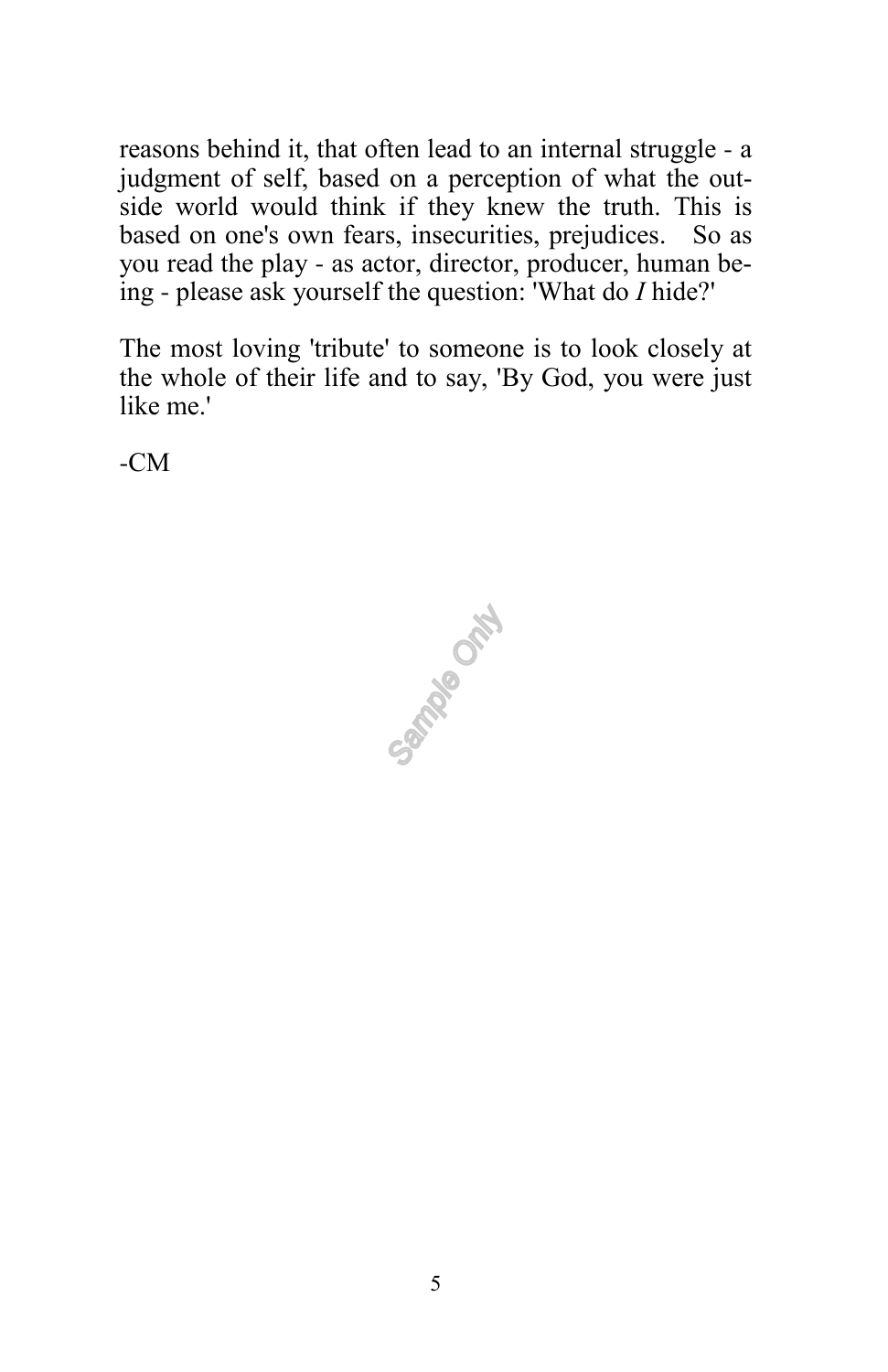Then I saw a great white throne and the one who sits on it. Earth and Heaven fled from his presence and were seen no more. And I saw the dead, great and small alike, standing before the throne. Books were opened, and then another book was opened, the book of the living. The dead were judged according to what they had done, as recorded in the books. Then the sea gave up its dead. Death and the world of the dead also gave up the dead they held. And all were judged according to what they had done.

Revelation 20; 11-13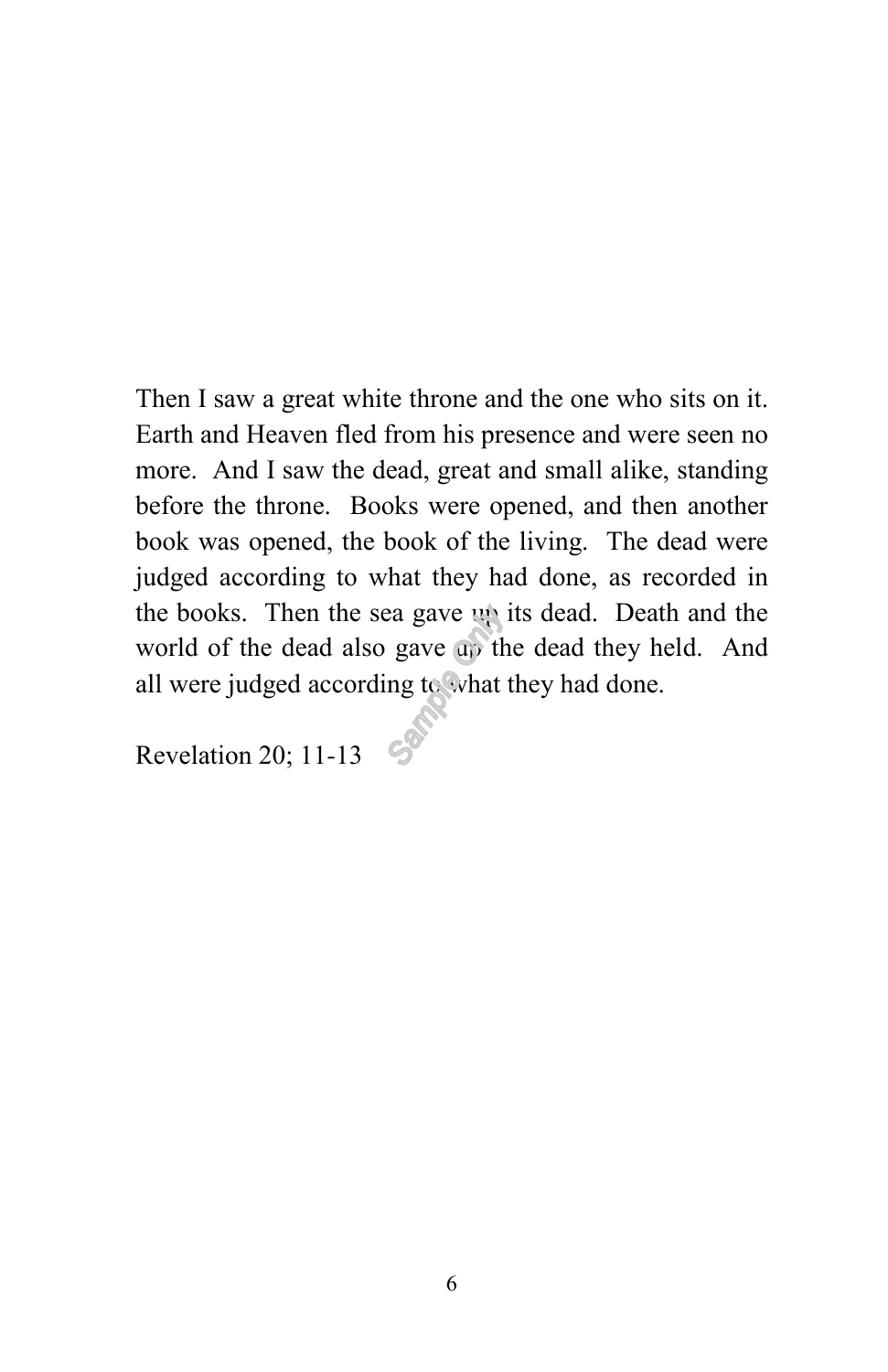# **MERCURY** THE AFTERLIFE AND TIMES OF A ROCK GOD BY CHARLES MESSINA

**PATRIC**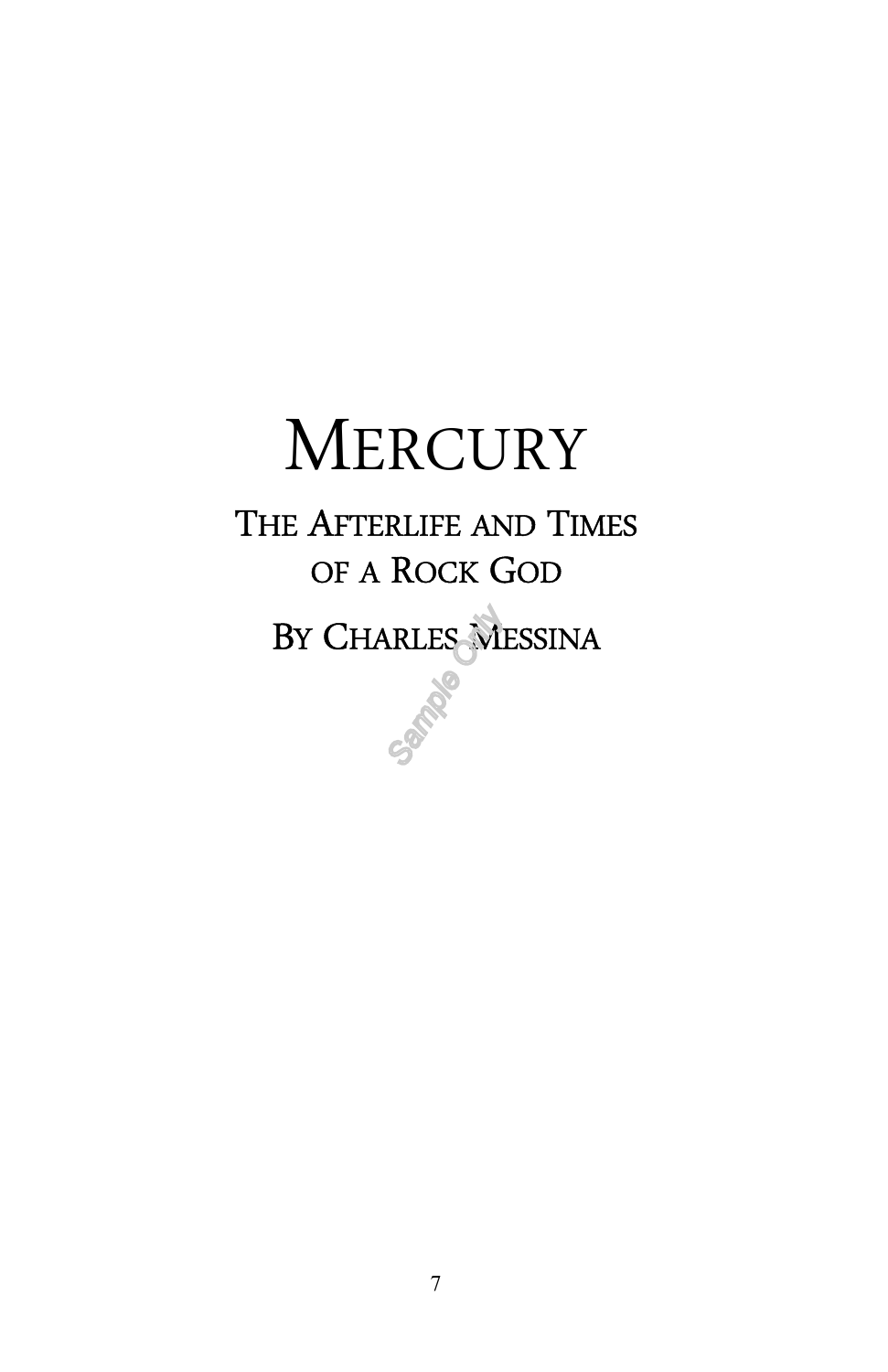## **MERCURY**

#### **ACT I**

*SETTING: A room at 6:48 pm on 24 November 1991.*

*AT RISE: Standing in the center of the room, in full regalia, crown and all, and holding a banana, is FREDDIE MERCURY himself. He speaks.*

#### **FREDDIE**

Phoebe! This banana is too fucking small!

*(Freddie tosses the banana over his shoulder.)*

*(He sits on his grand throne.)*

It was in the moments just following my death that I was most alive. Waiting alone in a garish middle room, neither here nor there really, I was given over to quiet contemplation, miraculous moments of repentance, followed by tremendous rapture and finally a face to face with my old nemesis, (pause) uncertainty. I did fret. The judgment from on high could be cruel and sudden, I was told. So, I braced myself. The pain had subsided, that was a good thing. The flesh was back on my bones and the weight of the world was off my shoulders. Thank God, no more hiding the sores. If only I knew the plan. Periodically they ask me to step forward and state my name…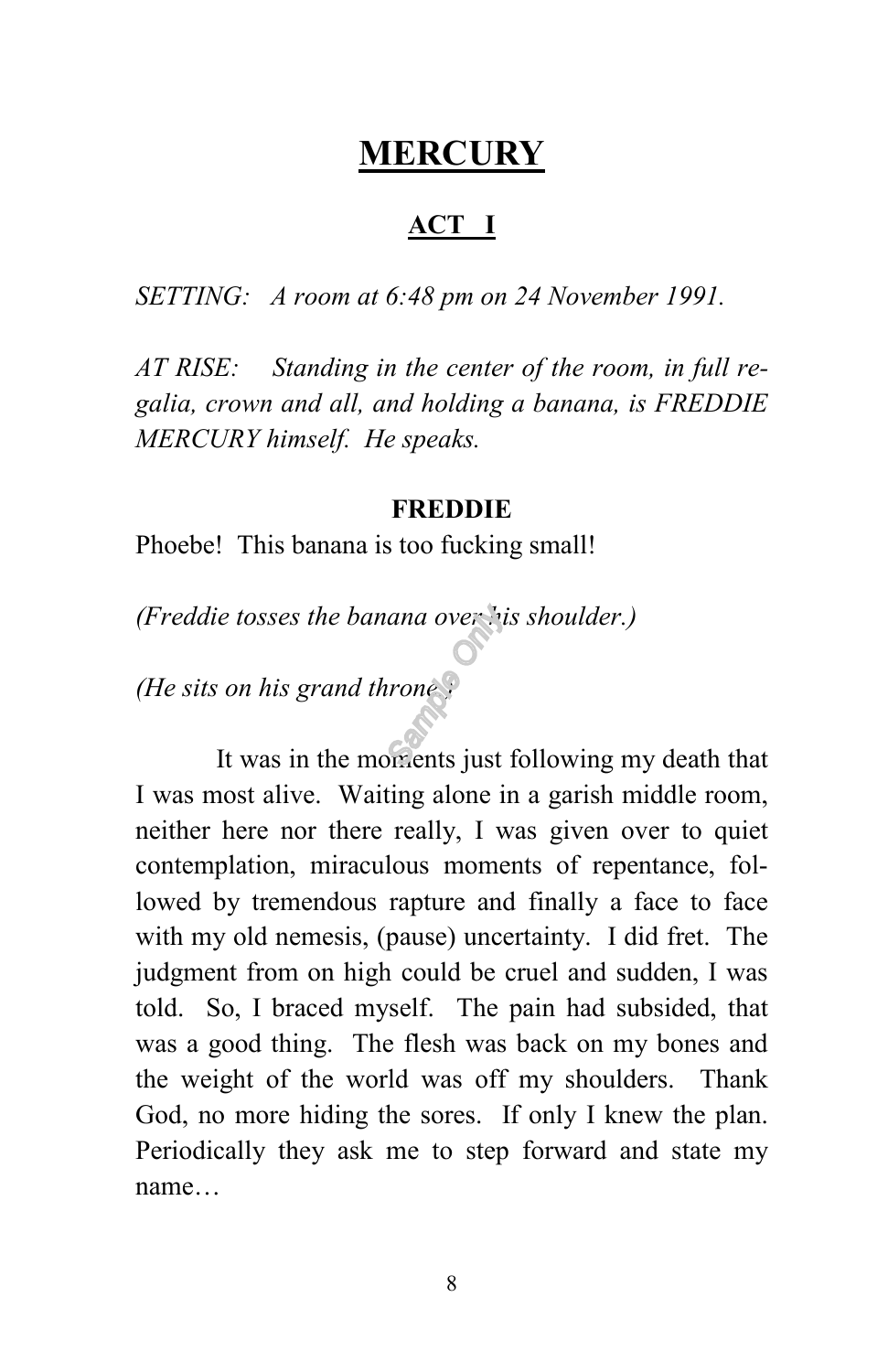*(In gruff Bulsara voice)* Farook Bulsara, born Thursday, 5 September 1946 in Zanzibar off the coast of Tanzania.

*(Returns to Freddie voice)* In life it was enough. Now I must sit and wait some more. There is a plan for me. There has to be. With all the records and all the fanfare, I've made quite a case for my salvation, indeed. But still I wait. How dreadful! I never pleaded, that is the one thing I can say for myself, I suppose. "Oh, have mercy on a poor faggot's soul." Nor would I.

I will play for you. That's it. It is what I did best. Some good old fashioned rock-and-roll. And if it's to your liking might I enter through your gates? It's not for me to go out with my tail between my legs like some woof dog or something. You know me better. It's not my style. I am big and fast and hot. Old flamer's like me aren't extinguished, not like this. Rather, we simply burn ourselves out…

*(Freddie disrobes, revealing a body covered with sores. He stands with arms spread open, Christ-like.)*

*(Lights up, stage right.)*

*(He enters a bathtub and proceeds to wash away his sores.)*

*(In Bath)* Love. Right from the start it was love.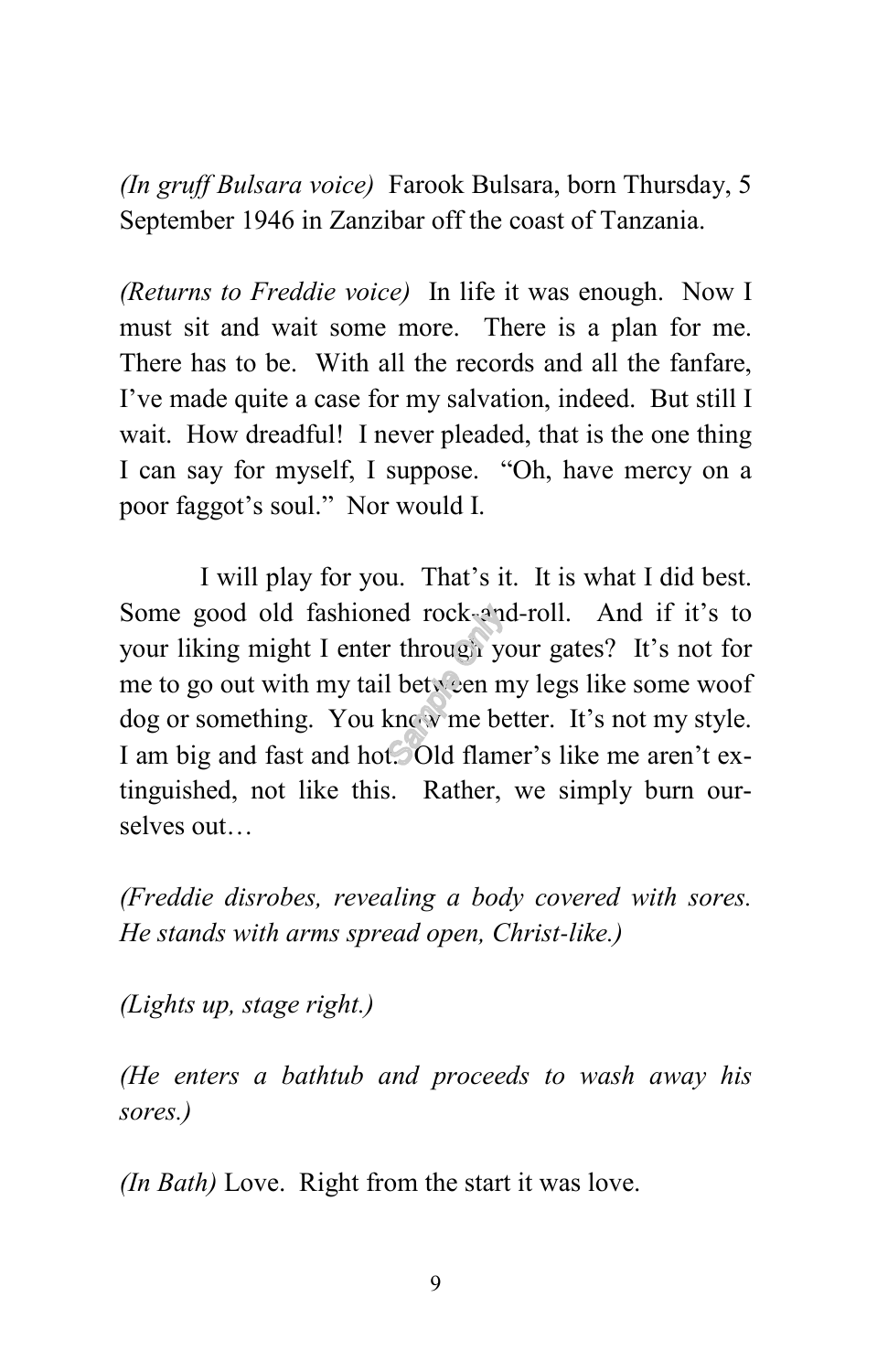*(Then)*

Love was always the thing. Ever since I was small. It was my pursuit in life to find it, and capture it, tie it up , never let it go away. Why must it go away each time? Why does it all end so tragically, no matter how the life lived?

*(Shouting)* Phoebe! Towel!

Realizing there is no response, Freddie reaches for the towel, which is beside the bathtub. As he rises from the tub, he towels himself off and continues.

Father was off traveling too frequently to give me the love that I needed. And mother, mother tried very hard—her only fault was that she wasn't father. The servants waited on me, hand and foot. "Let the servants do it. Let the servants do it." But what were they to do. Could they lie beside me each night and pat my little head and pray, "Dear girl, how blessed, watch over her dreams and make tranquil her deep slumber?" That is not a servant's job! That is a mother's and a father's. That type of love cannot be found in a boarding school, at any price! *(Then)*

Oh, but that's quite nice. In my heart of hearts I was more famous, more loved and more adored. By not just mum and dad and the servants but by many, by legions! More love than a girl could possibly know what to to do with. That was inside. Reality was much colder.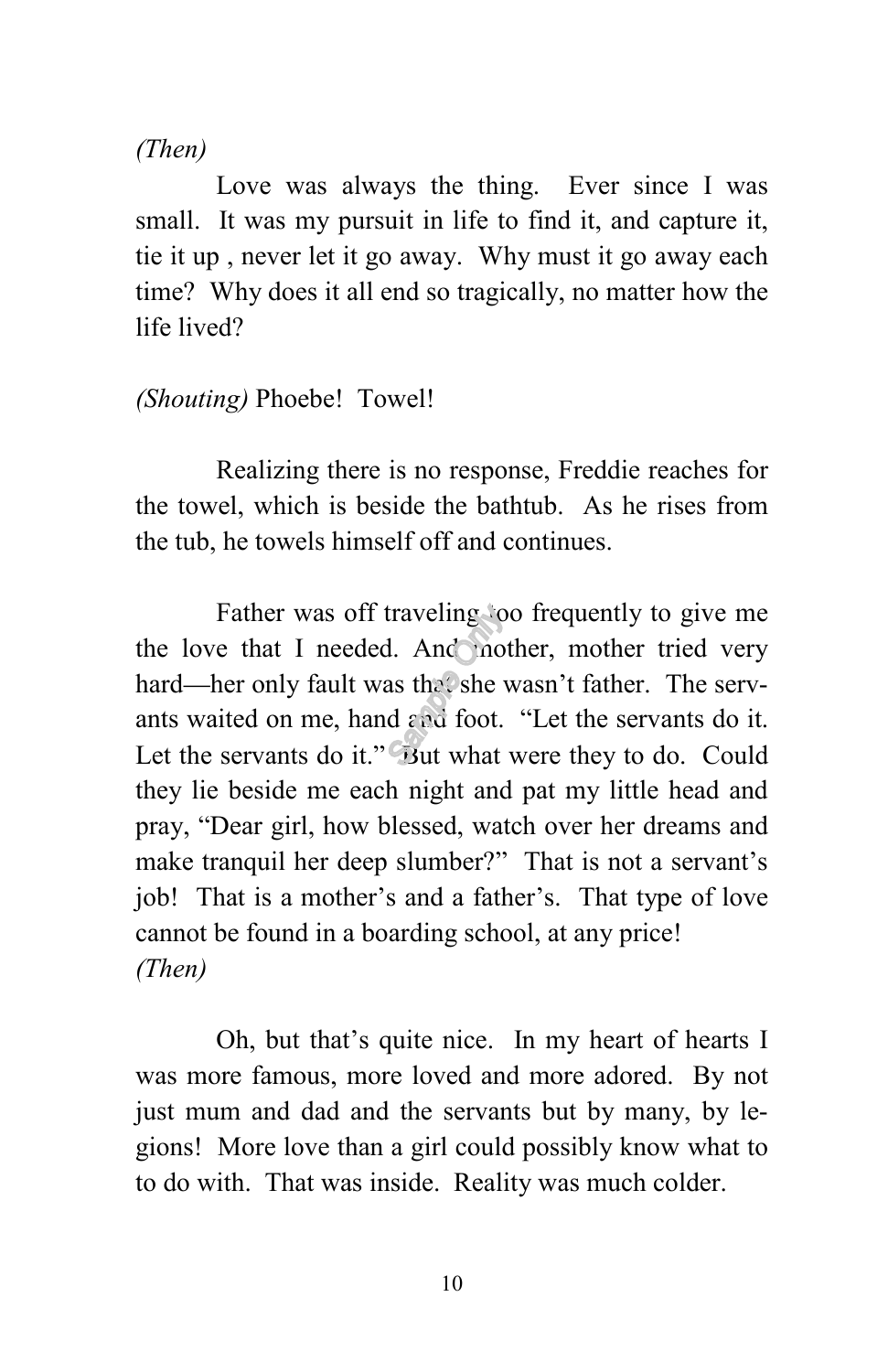*(Freddie digresses. He begins speaking in a childlike voice.)*

But I don't want to go to boarding school mum. I want to stay here with you. I don't want to go to India. They will make fun of me. They will make fun of my teeth.

#### *(Freddie continues in his regular speaking voice.)*

St. Peter's. A pretentious British Boarding school smack in the middle of India. All boys. I was eight years old. God! I had to dress myself, make my own bed, wipe my own ass. All for the first time. Where were the servants then, when I truly needed them most? The hardships of reality without those servants. Phoebe, my clothes!

#### *(There is no response)*

Domestic help can make life sooo easy and can make up for a void. But when they were gone, they were gone. So I had to learn to fend for myself at an early age. It was terrifying. A new, strange place. Filled with strange faces, as beautiful as they were cruel. Those older boys were angels to my eyes and devils to my ears. I loved watching them play. Their young boy bodies just starting to grow into their man bodies. They made me shiver. But I could never tell a soul. And yet those same boys could be so hurtful. From the moment I arrived, they started right in with the donkey jokes.

*(Freddie makes donkey sounds)*

Hee haw! Hee haw!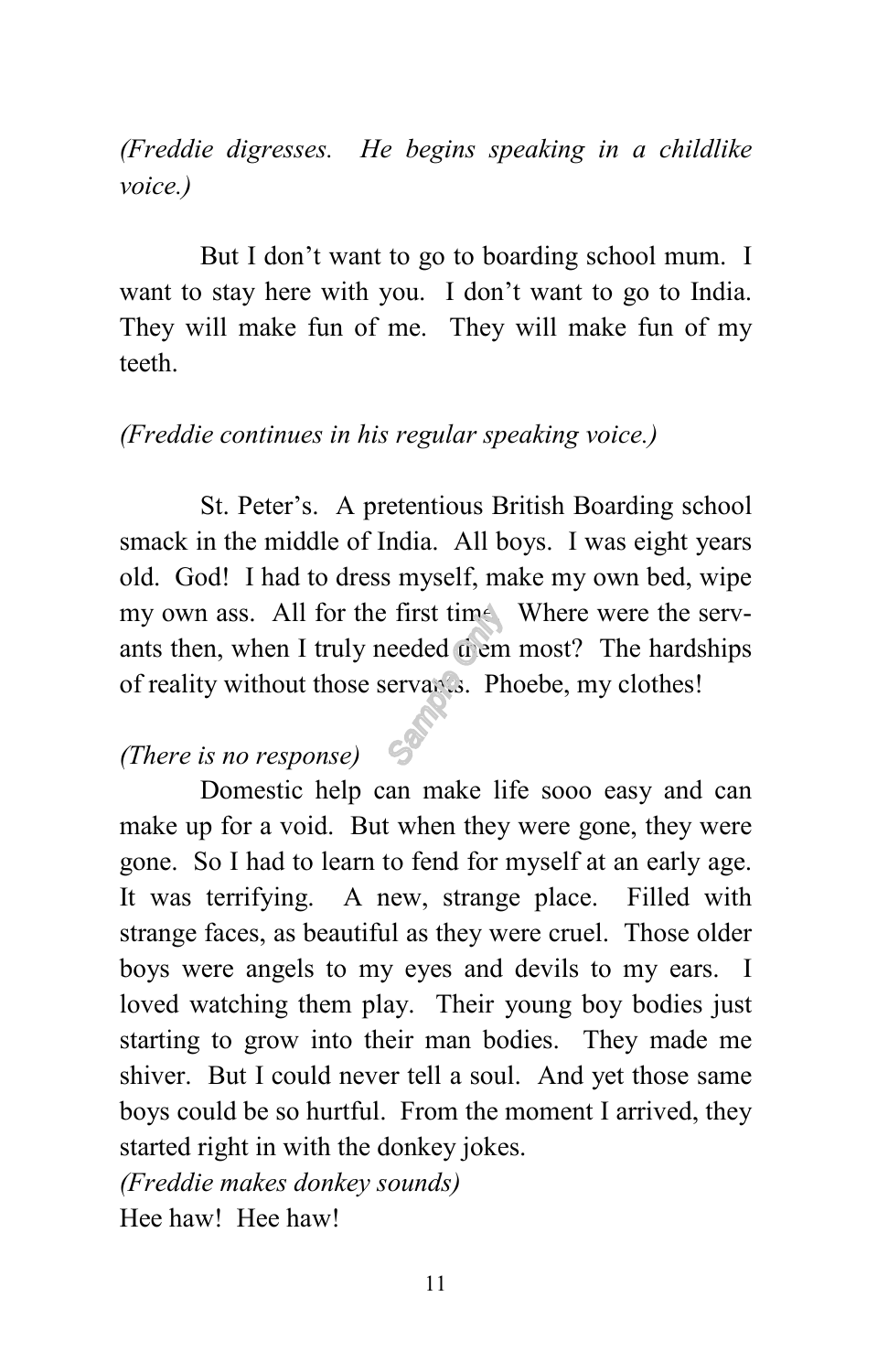That was bad enough. Then they took to my name. I hated my name. Farook Bulsara. They loved it. Fuck All Bulsara…Fuck All Bullshitter!

I cried myself to sleep many a night. In my nightmares I could hear them mispronouncing it. But then, one day my nightmares stopped.

#### *(Freddie digresses into childlike voice.)*

My name is Farook Bulsara. My birthday is 5 September…No, Farok…I want to study art and…no, Farok...I like music and...no, no, Farok...Farok...yes, yes, Freddie will be fine.

*(Freddie continues in his regular voice.)*

And so Freddie it was. I returned home to Zanzibar as Freddie… Bulsara. I felt better, no question, but I wasn't all there yet. I'd grown very restless and very used to being on my own. Thank God the Arabs and Africans started killing each other when they did or I simply would have gone mad, dear. Nothing better than a well-timed political upheaval to put a little fire under one's ass. So we left the bloody servants behind, packed our bags and headed for the motherland… London. I hated it at first. Cold. Overcast. Different. But different was good. Sort of. One thing was the music. The Beatles, The Rolling Stones, The Who and so forth. I dabbled a little in music. Nothing serious. Instead I enrolled at Ealing College to study graphic design. Well, don't look at me. It was the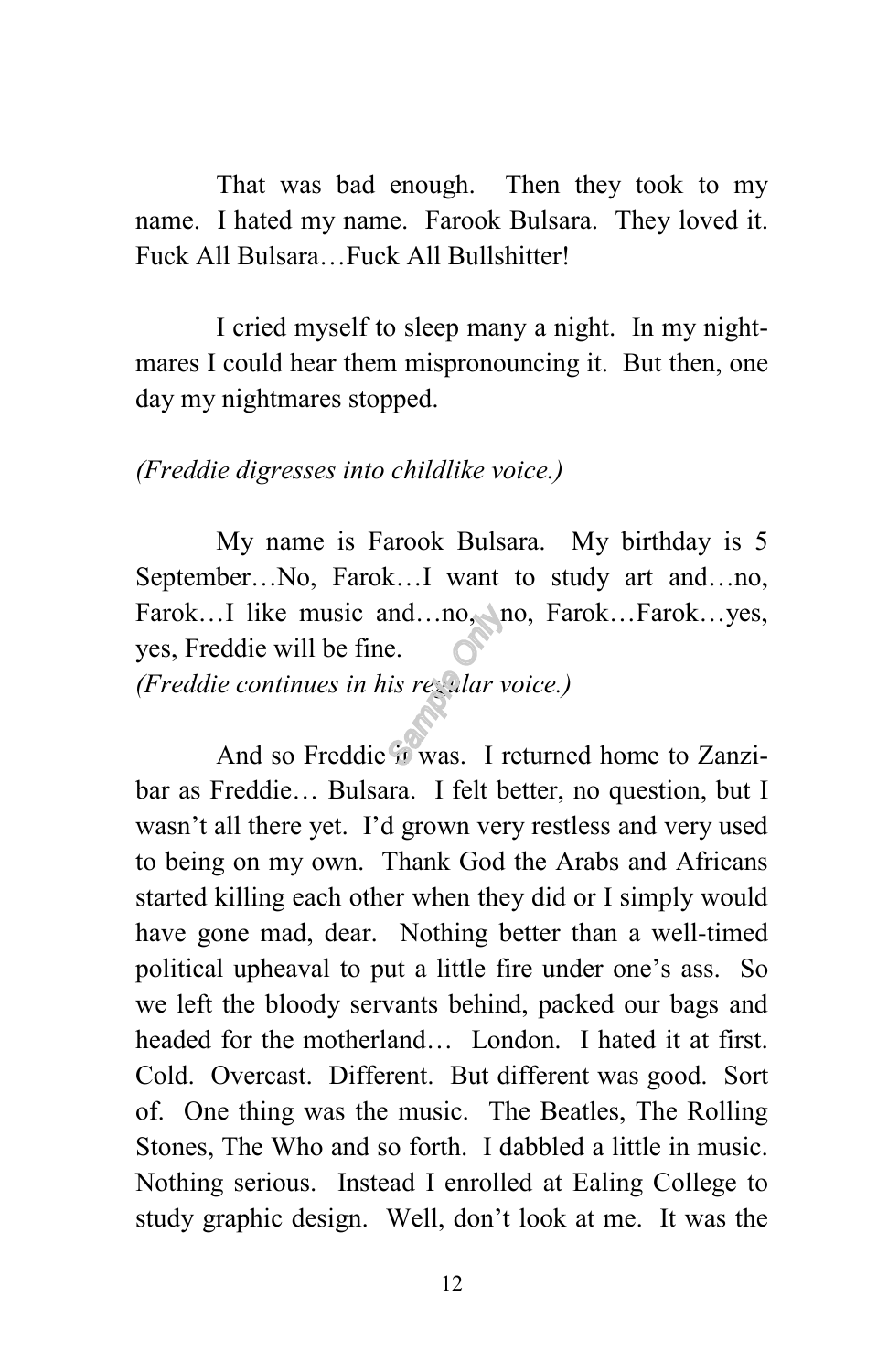60's. Everybody and their mother was an artist. So, why not? Why not?

Only problem was, being an artist in those days meant forfeiting one's hygiene or something. God! Fifteen bodies crammed into one flat. Living in squalor for the sake of your art. Sleeping on fucking floors! But I wanted to be part of it. I wanted to be like them. I wanted to look like them. I wanted to be a fair-skinned British bombshell. But I never could be.

I learned early on, my dear, that big girls don't cry. Grin and bear it. That was the way. No matter how much you're hurting inside you never show it. Never. My parents didn't help either. Bad enough being a stranger in a strange land…

### *(Freddie digresses, speaks in his native Farsi language.)*

Father, you must learn the language. You must. We're not in Zanzibar anymore. When my friends visit they make fun of you. Father, you must learn to speak the Queen's english!

#### *(Freddie continues in English.)*

Have you seen my early work? *(Referring to painting of Jimi Hendrix.)* So I could paint. I was quite good actually. The music got me off far more though. Why paint Hendrix, better to be Hendrix. *(Looking up)* Shall I paint for you?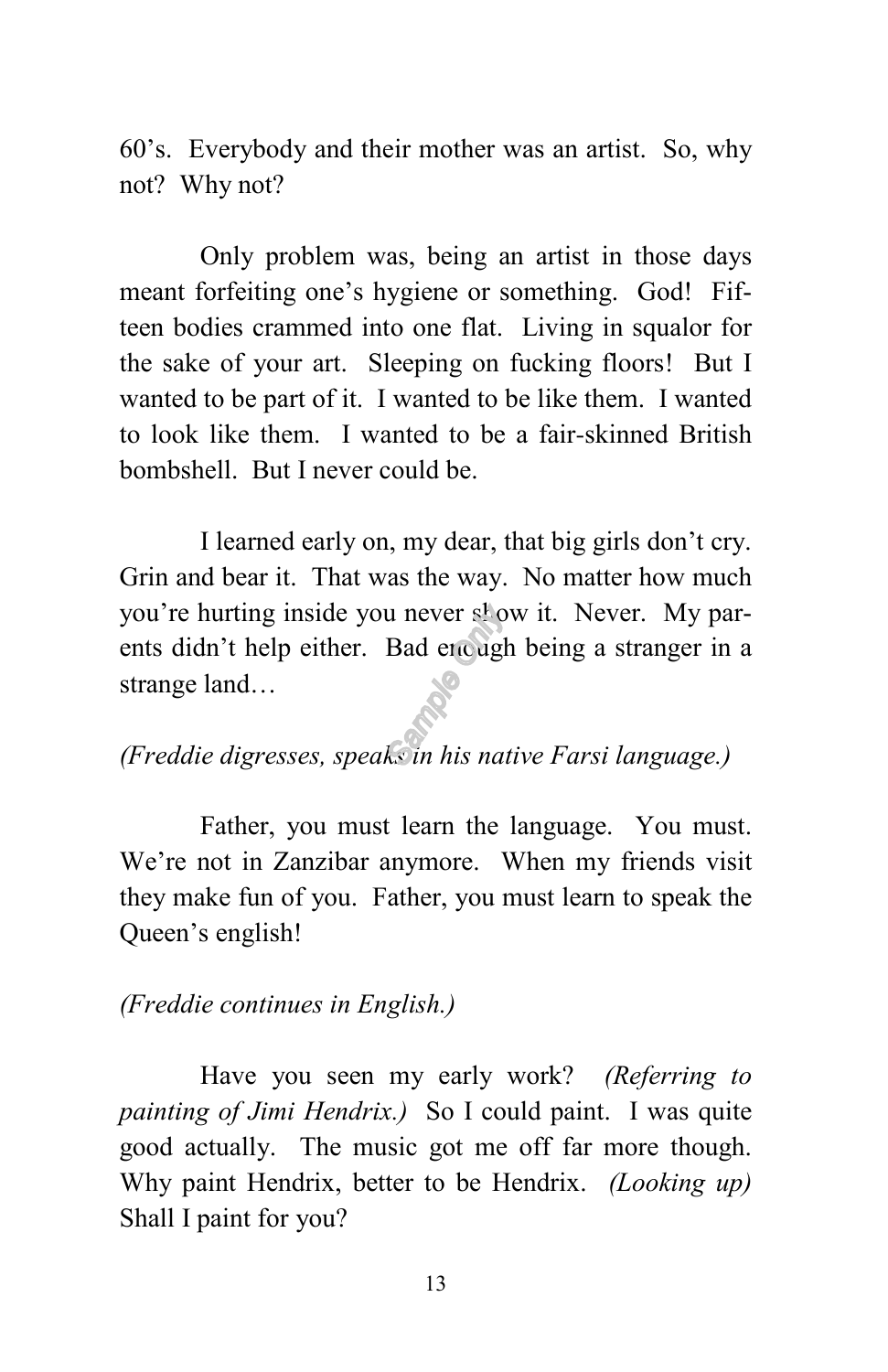*(Freddie attempts to paint. He finds himself unable. He throws the brush.)*

*(Shouting)* Phoebe! You bought the wrong fucking brushes!

#### *(FREDDIE continues.)*

Where am I? Oh yes, well, my art school days. They were good old days really. I made all my marks, did my duty or something like that. But it was for them. My passion was performing. Kensington brought that out in me. Kensington Market. Where all the hippest, unemployed artists and musicians converged to bitch about their lack of work and to buy clothes. It was there I found my first pair of crushed velvet trousers. Oh, God! It was there I found Mary. The Virgin Mary Austin. She worked at a stall in the marketplace, right beside my stall. My God, beautiful girl, beautiful, my God! Blonde, sexy, a perfect wet dream on two legs. I thought I'd met Marilyn Monroe or something. I fell in love instantly. Who wouldn't have? We rented a little flat together. It was wonderful…at first. If I had been right, we would have been so right. We probably would have grown ancient and gray together. But it was all wrong. And when I told her so, she…understood.

*(To an imaginary Mary)* 

Mary…There is no denying that sometimes a good friend is better than a lover. Mary, you're my best friend!

*(Then)*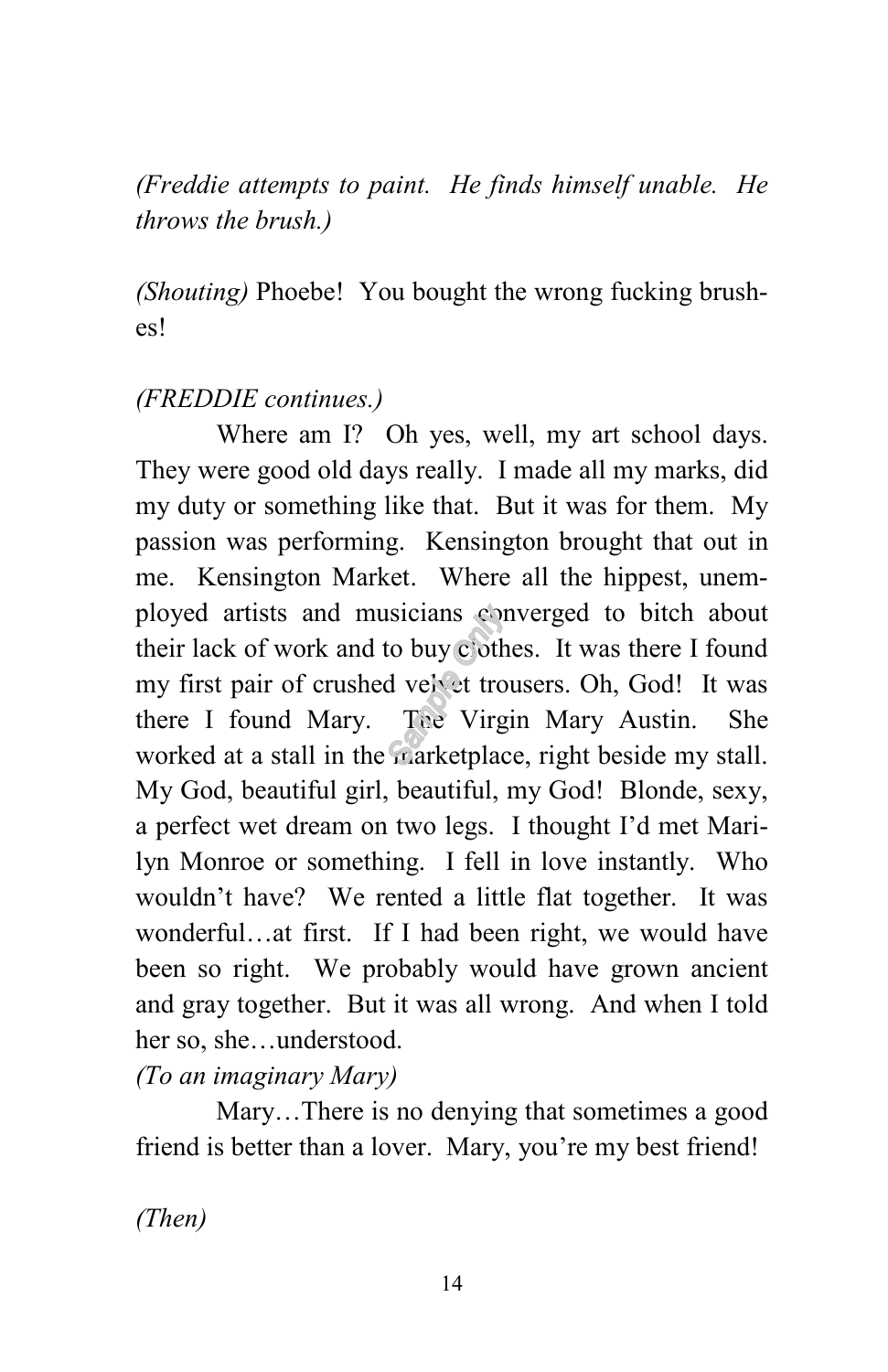I told her I wasn't built to be a family man. The road, with all its wicked influences, and my head being what it was, we could never last as lovers. But she stood by me as a friend should. I love her so. I did love her so. I always told her I could not imagine life without her. Life without her…

#### *(Freddie reflects, and then continues.)*

So there I was running all around London, doing my best Cliff Richard or something. Surrounded by all those little bands going nowhere fast. Smile! God, nobody knew how to put on a show. But me, oh, I was like fucking quicksilver. They couldn't handle me. Stand still Mercury! Stand still Mercury! They wanted a common front man or something. But I put on a show. That was sort of my way. Turn your fucking head 'round…Now I'm here! I want your undivided attention. I never had it before. But the world stops when I'm on the stage. All eyes front! Or I will slap your fucking hands with a ruler, boy. There are no blind men in my audience, and if there were, even they should see. *(Then)*

So I had big ideas. But it wasn't until I stumbled upon Brian May, Roger Taylor, and later, John Deacon, that I found anybody foolish enough to listen. Brian, what good are the ears without the eyes? Or the arms without the legs, Deacon John? This is rock and roll we're making, Roger, or have you forgotten? No Grand Dance! No Rich Kids! Only one word dears…Queen. And they will kneel before her majesty upon request.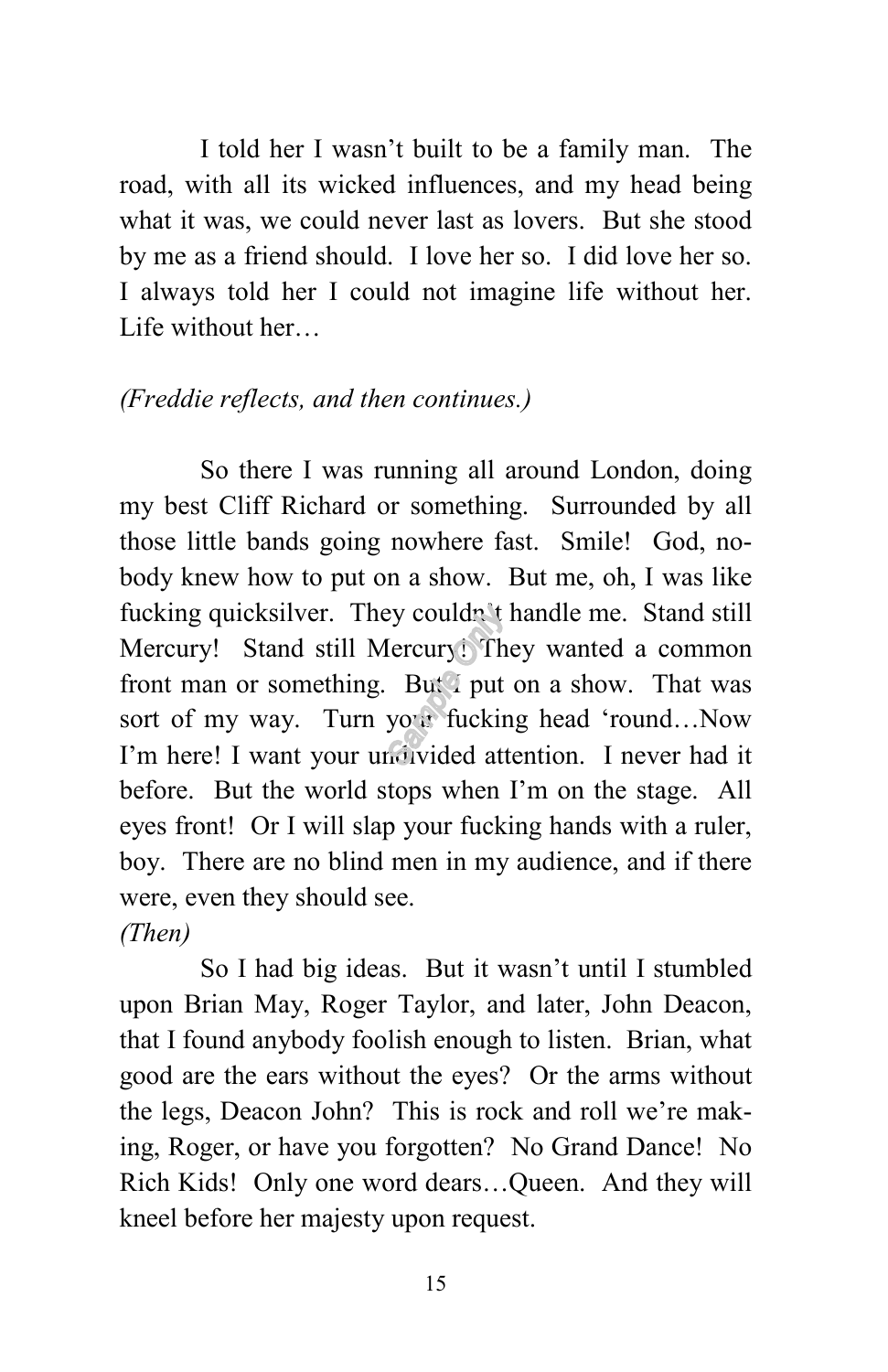#### *(FREDDIE laughs.)*

Center stage, my dear, like Nijinsky, upright and perfect. L'Apres midi d'un faune! Oh, so perfect! That is the confidence you need. That is the image. Don't be ashamed to be up there. Any fool can do that. They give the audience the top of their head, and they expect applause? For what? I will prance my prance—like the lovely ballerina—head held high, chin up. Proud. They could have learned a lot from me.

*(Freddie speaks as FAROK BULSARA, his conscientious alter ego, in a thick Persian accent.)*

Stop it, Mercury, stop it. You're boring them to tears. They don't want to hear you talking—they want to hear you sing. Go ahead sing for them, Mercury. This is all you are good for. That is all they care about it. Sing it! We will, we will bore you!

#### *(Freddie returns to his regular voice.)*

No! I have been many things, Bulsara, but never boring. You may not use that adjective to describe me. Ask those at Hyde Park or Wembly. Were they ever bored? Freddie Mercury entertained their asses. What more could they want? What more could I give? But you want more. What I have given in song and dance is not enough? Do you mean to say that? That is sort of what you're saying. And so you make me wait.

I deserve better. Have you forgotten who I am? Or doesn't it matter anymore?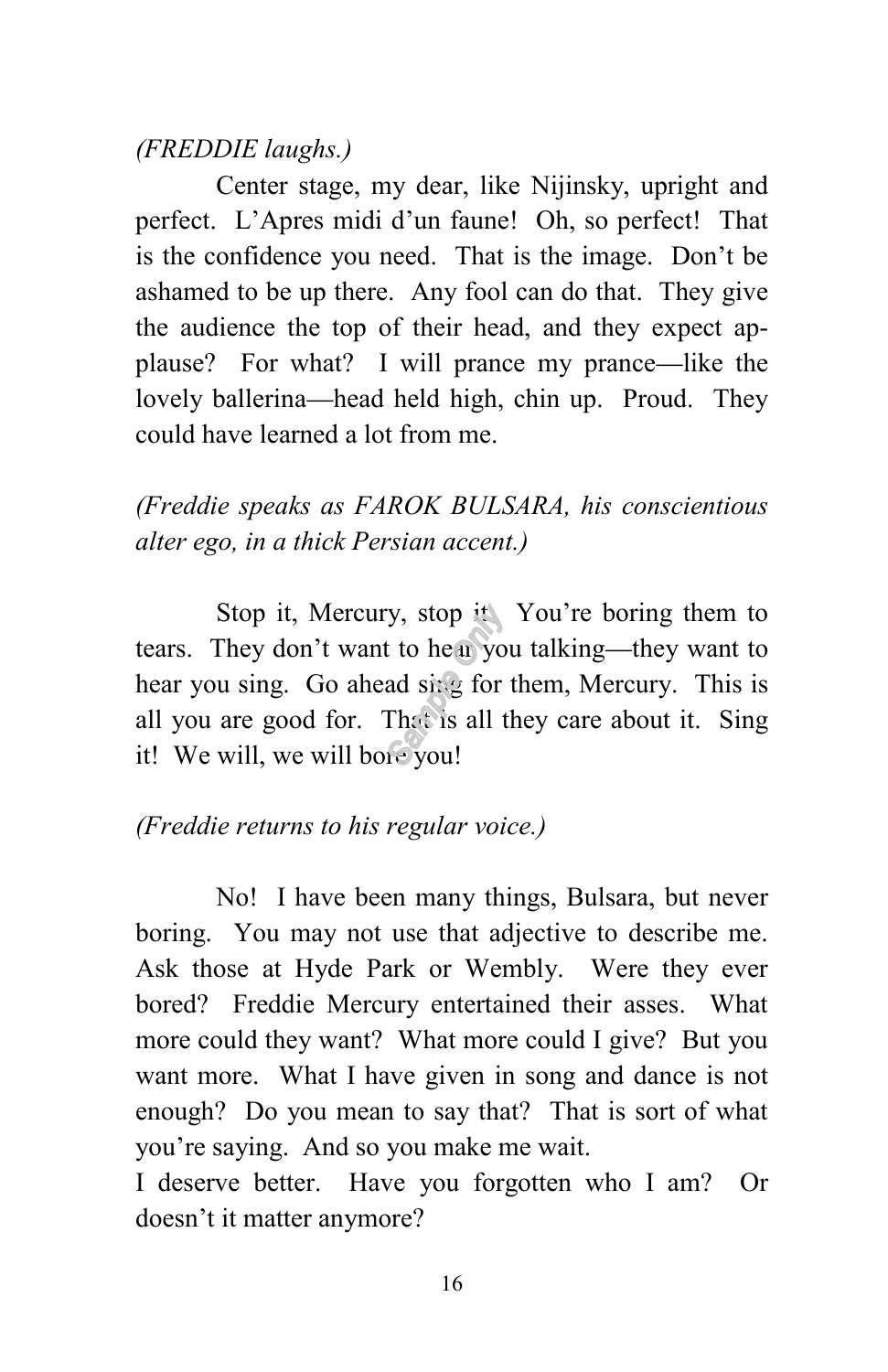*(In Bulsara's voice)* It never mattered, Mercury.

*(In Freddie's voice)* Fame and fortune were everything, Bulsara. And I wore them well, darling. I was never shy. I could never let me get away with that. Long ago I told you shyness is the enemy of fame. So I removed humility from my diet altogether and I never starved. In fact, I was a bit of a hog. I ate up that spotlight as if I'd been waiting my whole life for a full meal, how yummy! I even had seconds, my dear Bulsara.

Do you remember the first time you saw Freddie Mercury? So much life, fun. You could hardly take your eyes off me. You had to admit to yourself that I was your greatest creation. Oh, how you showed me off! On the side of the road, in bars. Before you knew we would be doing concert halls and stadiums, you were sure about Freddie Mercury. I was the genuine article and you sold me like cheap champagne. But I didn't mind. I went along with it all, for fame and fortune's sake. What some women won't do for a man!

It was funny…I loved every minute of it. Stage was where I belonged. Sort of where I was most comfortable. You knew that. You took advantage of that a little. Don't worry gorgeous, I forgive you. It's all behind us now. All those nights you looked down on me like I was crazy, but you were into it just as much as I was. Every time I turned my head you were busy wetting yourself quite nicely. I reassured you that you were wet enough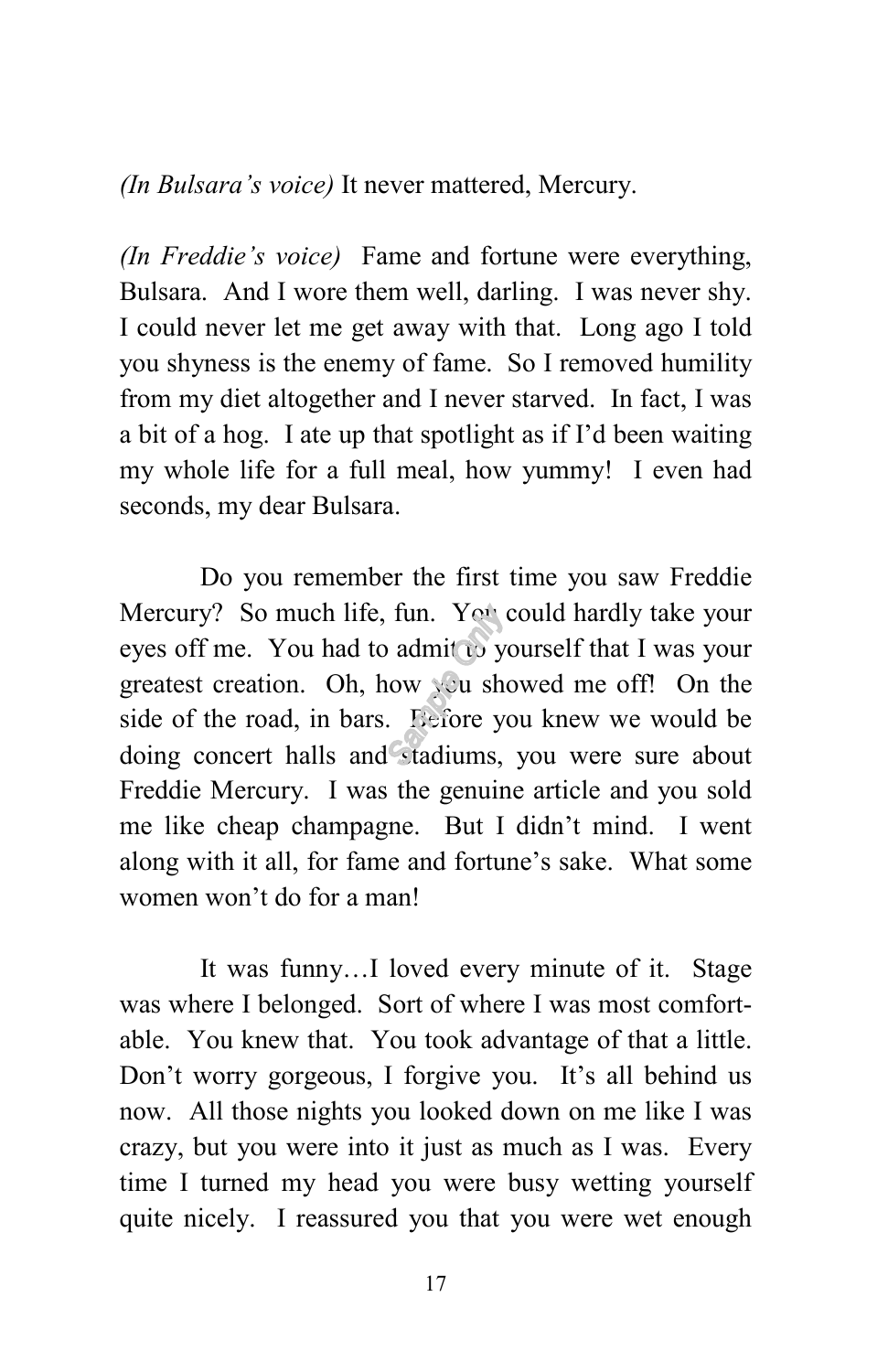already but still you were at it. Sort of zipping away like that…

#### *(He licks his fingers and jokingly dittles his privates.)*

*(He laughs)* Playing the guitar or something like that. I suppose you were having a grand old time. Weren't we all? I mean, all those times I was out there you never said anything. How was I to know? If it bothered you so, why didn't you protest, Bulsara? 'Stead of sitting there like some silly old mute or something. Shit, yeah, the applause was loud, but I could have heard your voice above it all. I always listened for your voice, Bulsara. So often you were quiet! The cheers must have drowned you out and by the time the audience stopped, you'd forgotten what you intended to say. I wish you'd have kept a diary. Then again, your memory was long.

*(In Bulsara's voice)* Yes! I even remember the days when you wouldn't so much as put a cigarette in your young mouth. And there you were drinking, smoking, and doing cocaine. Then there was no stopping you. Like talking to a wall. When did we become such a mootad? I'm not proud of that. Believe me. But like Mercury always said…

*(In Freddie's voice)* …it was part of the game, dear.

*(In Bulsara's voice)* But it felt good, I must admit…it felt good.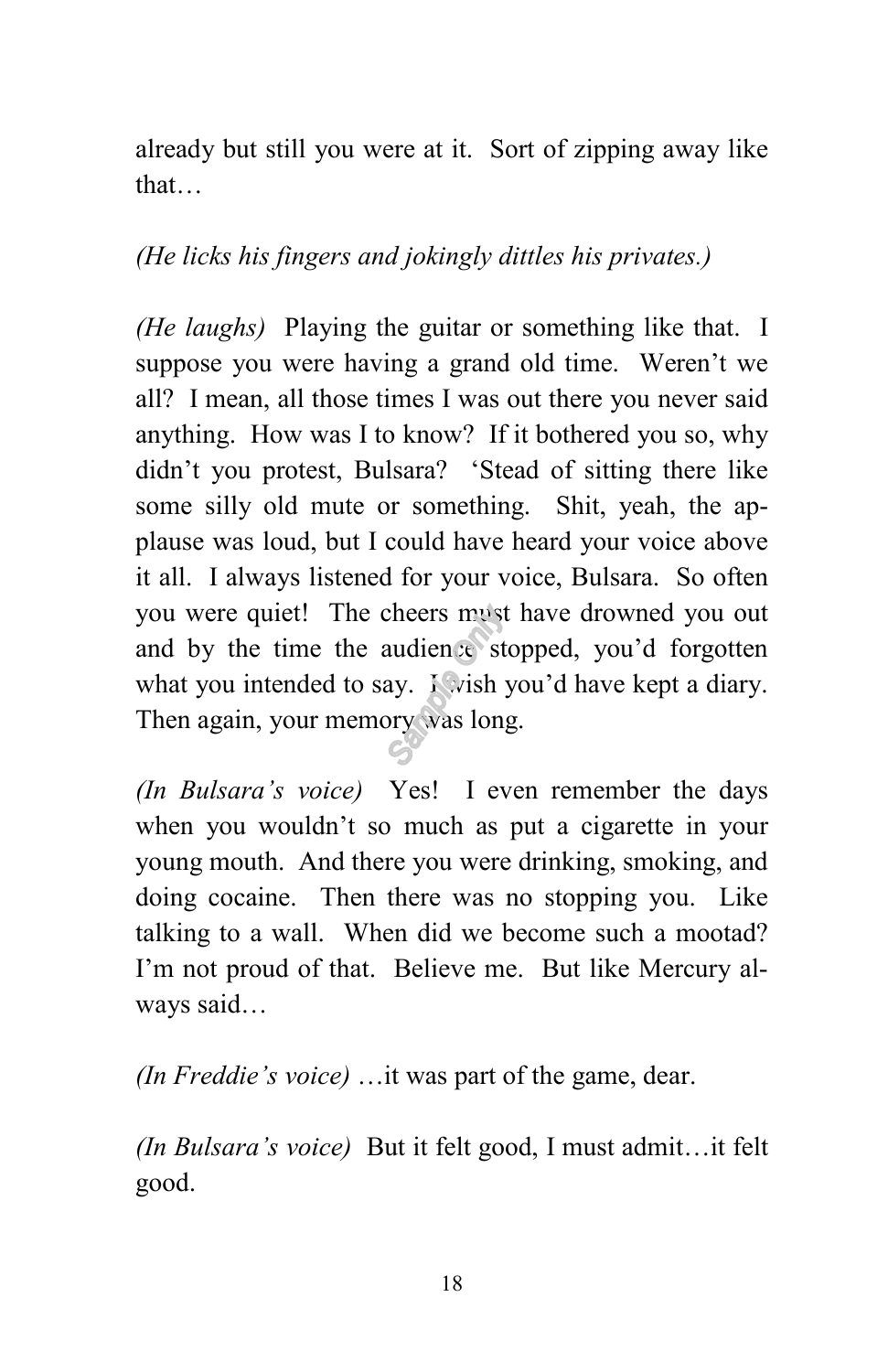*(Freddie snorts cocaine and then continues in his regular voice.)*

Sure it felt good, you fucking idiot! Wouldn't have done it otherwise. After all, a party's a party. And Freddie Mercury had some parties. You thought yourself above my parties so you locked yourself in your room like a stubborn child. Ah yes, my memory is long as well. You thought I would come up there and beg you, "Please come out, Bulsara. Please show your face."

But my guests never even missed you. Prudes like you only ruin the fun anyway. Do you know what you missed? Fun, that's what. While you pouted, I partied. I did coke like it was going out of style. As if tomorrow were some sort of a rumor. Knowing you, you probably listened by the top of the banister, out of sight but taking it all in like a nosey spy or something. I could just see you there. One ear to the ruckus downstairs, the other to the bedroom door, one finger in your ass. How sad!

You can't have your cake and eat it too, darling. Don't give me that bullshit, Bulsara! You were invited. You simply chose the puritanical path, self-righteous bitch that you are. Where did it get you? You have nothing to show for it. At least Freddie Mercury had her fun, my dear. You let guilt rule you. Not me. I told you time and again that guilt is the enemy of pleasure. But you snickered your snicker. You thought you were so much better than me. But what were you doing while I was having multiple orgasms in my skull? You let your hair down.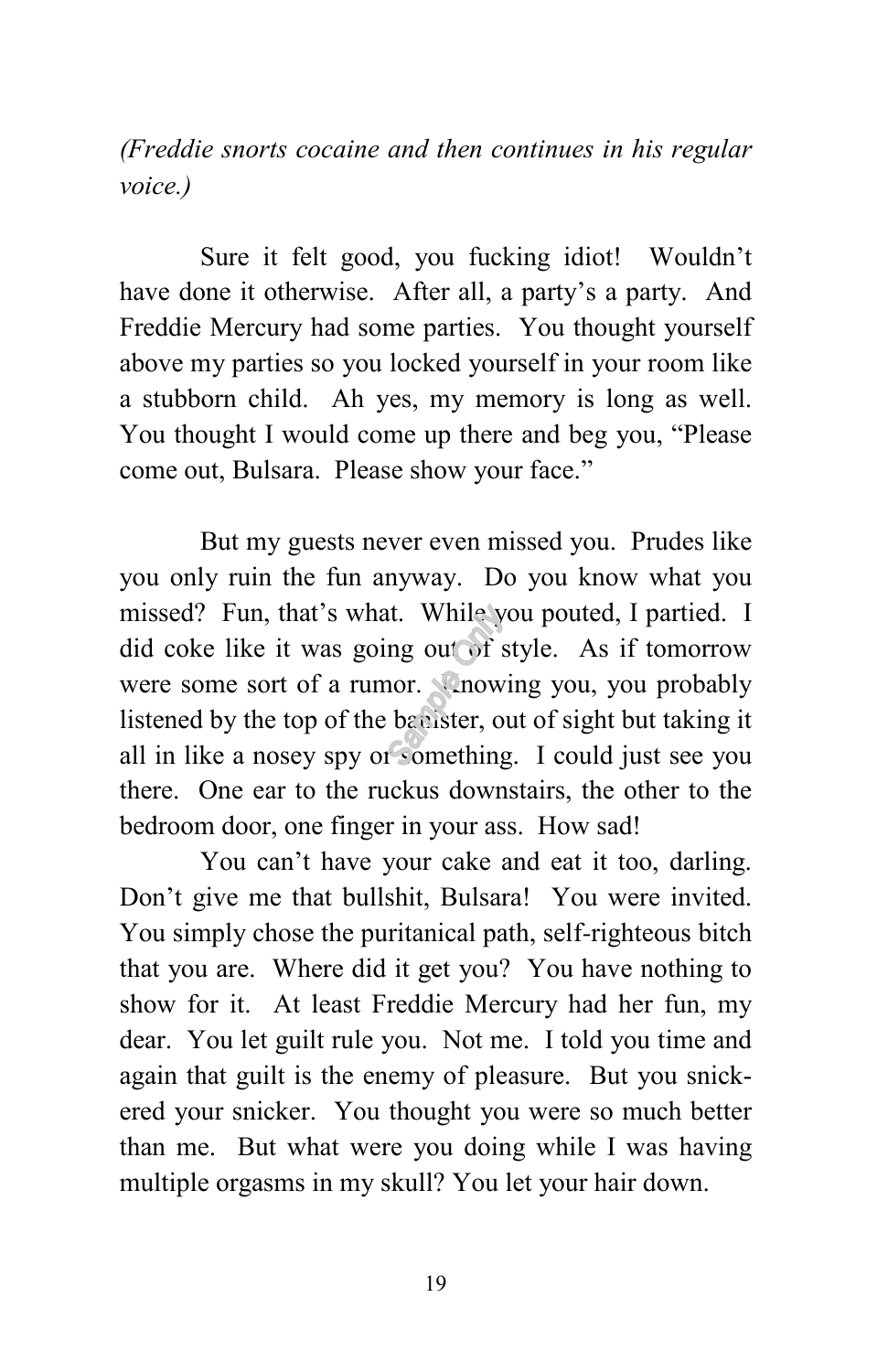We had it out many nights when you refused to be a good hostess and hid out in the loo until all the guests were gone. When I checked on you afterward, you would always be sound asleep in your bed, like a little angel. You always knew how to hide your horns. *(Pause)* If only I had been more like you Bulsara, maybe we might not be in this place, in this fucking predicament. Oh well…

*(In Bulsara's voice.)* What an awful row between my heart and my mind! My whole life I have not known with which one to side. Too often I have sided with Mercury, against my better judgment, leaving common sense to the common people. But you always told me *(Bulsara mocks Freddie)* … there are all sorts of exceptions for royalty, my dear.

*(In Freddie's voice)* You were so indecisive, Bulsara. Whenever you could not decide between this and that, I chose the other thing. But I was happy just to be playing, strumming my little guitar *(FREDDIE picks up acoustic guitar)*, pretending to be (mock Elvis Presley voice) the king... *(laughs)* or the queen.

*(Freddie attempts to play his guitar. He is unable.)*

*(Shouting)* Phoebe! This shitty guitar won't play the chords I want it to play!

*(In Bulsara's voice.)* It's not the guitar, Mercury. It's you!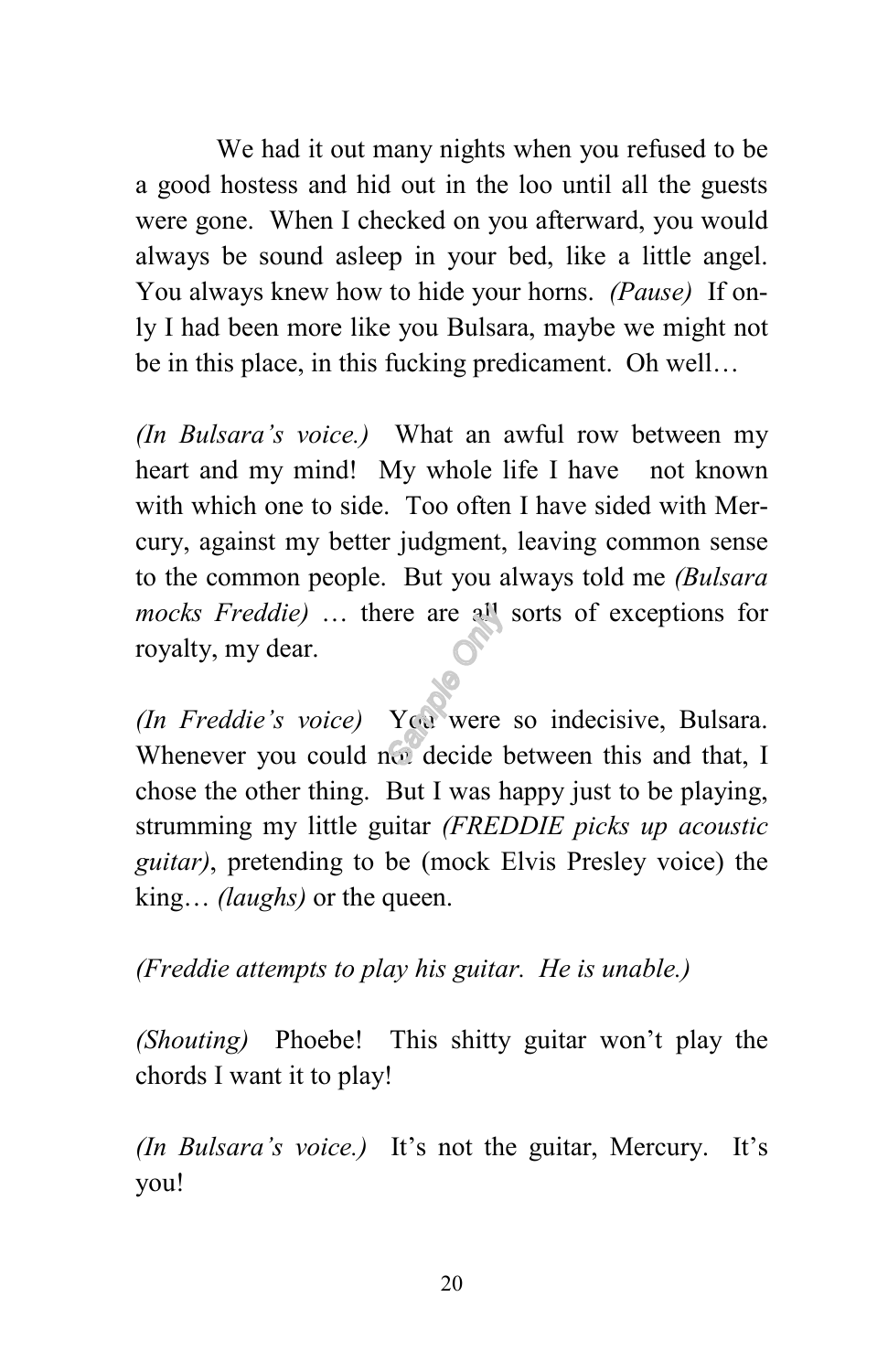*(In Freddie's voice.)* "Oh, sit down Bulsara your rubbish!" The other kids would shout. And I took it in perfect stride. I didn't get on with those little monsters anyway, so their words bounced off my tough coat. They despised the portion of themselves which could never be like me. Let them eat their hearts out now, Bulsara. Look at me! You have not heard their records lately, have you? How they laughed at the little Persian princess with the big teeth doing the St. Vitus Dance. They shot their daggers out of pure jealousy. What nerve they had! But their words didn't crush me. On the contrary, they drove me. I could have been poison in their eyes, but I had to be me, always a bit of a free spirit.

*(In Bulsara's voice, laughing.)* Free Spirit? Yes. We always love to lie to ourself, don't we? We weren't free at all. We were a prisoner of  $\alpha$ , own fear right up until the very end…and beyond. We hide our sexuality, our nationality, and our stupid teeth. All for fears of being exposed.

*(In Freddie's voice.)* I wish I could expose my heart to show you how dearly I love the spotlight. But now you must take my word for it. The only proof stands before you, I suppose. Is it not enough? And you want more. I cannot give anymore. That is that. *(Pause)* God, I never thought I should have to beg for my redemption. *(Sarcasm)* Oh please, please, please…

*(In Bulsara's voice.)* Oh dear!

*(In Freddie's voice.)* Stay out of this, Bulsara!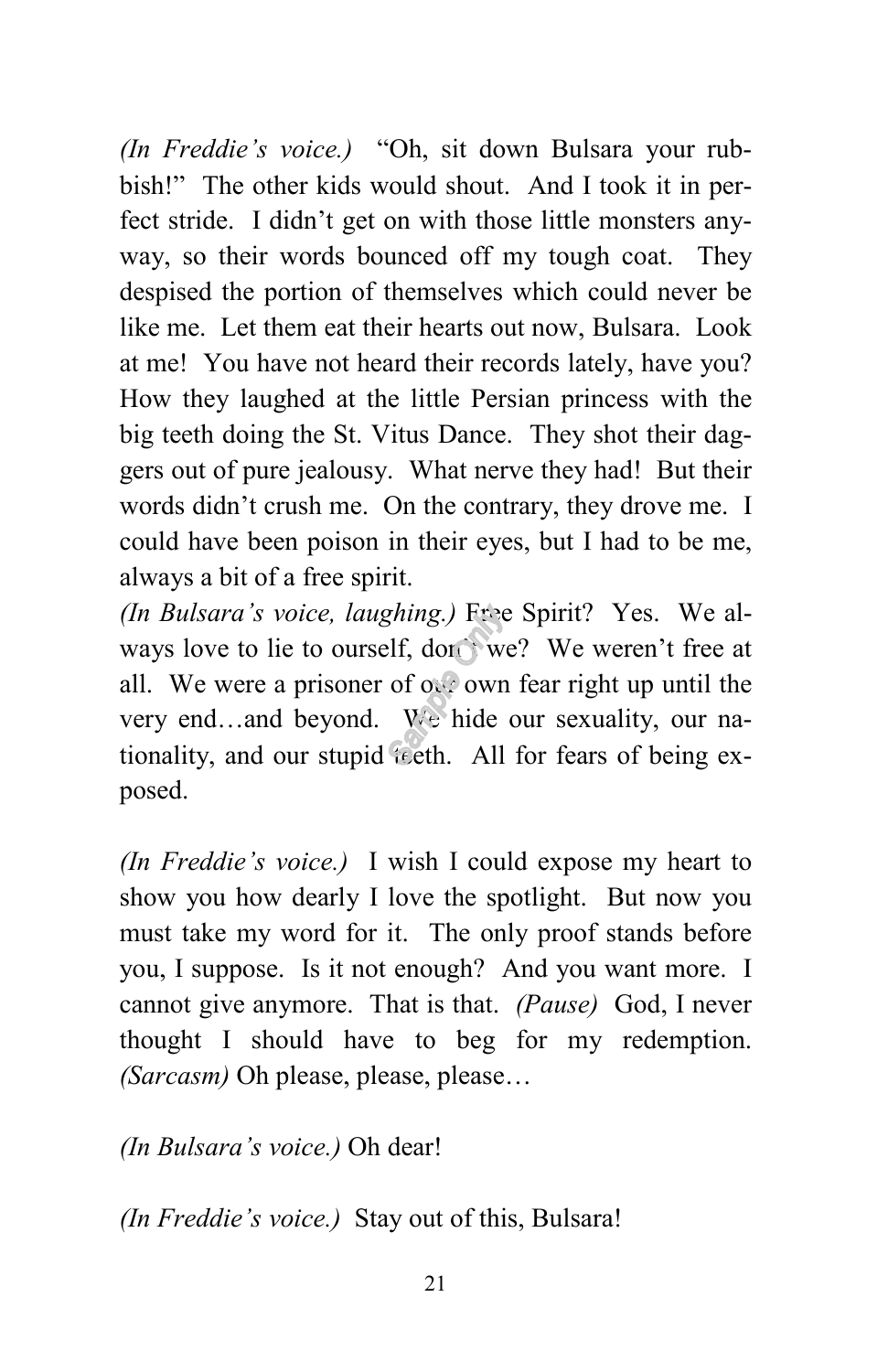It seems you've already made up your mind and colored me a fiend without knowing any better. Poor thing. Truth is, you thought you knew the real me, but how could that be when I hardly knew her myself. That backward face in the mirror is just a shell, you know. Tell me, what reprehensible thing angered you so? Was it the music? The lyrics? The get-ups? Or was it something else? You look down on me with great indignation, but the truth of the matter is that I am being scolded for loving my fellow man. You never could stand to see me win. You want the last word. Fuck you. You're not getting it this time. This sudden, unexpected punishment serves as little more than a nuisance. But I tell you, if you do not let me go it shall be your loss!

*(In Bulsara's voice.)* Why don't you try buying your way out of this one, Mercury.

*(In Freddie's voice.)* Shut up Bulsara!

I can't buy immortality. I know that. Richer girls than me have tried and been turned away. Can't say, "Oh, I was a saint, now let me in." Not that easy nor is it true. I could throw myself at your mercy. But I do fear you would lose all respect for me and I for myself. Now how do you suppose we settle this once and for all like women? *(Pause)* Say, I've got an idea. How about I do what I do best, one last performance, for the ages.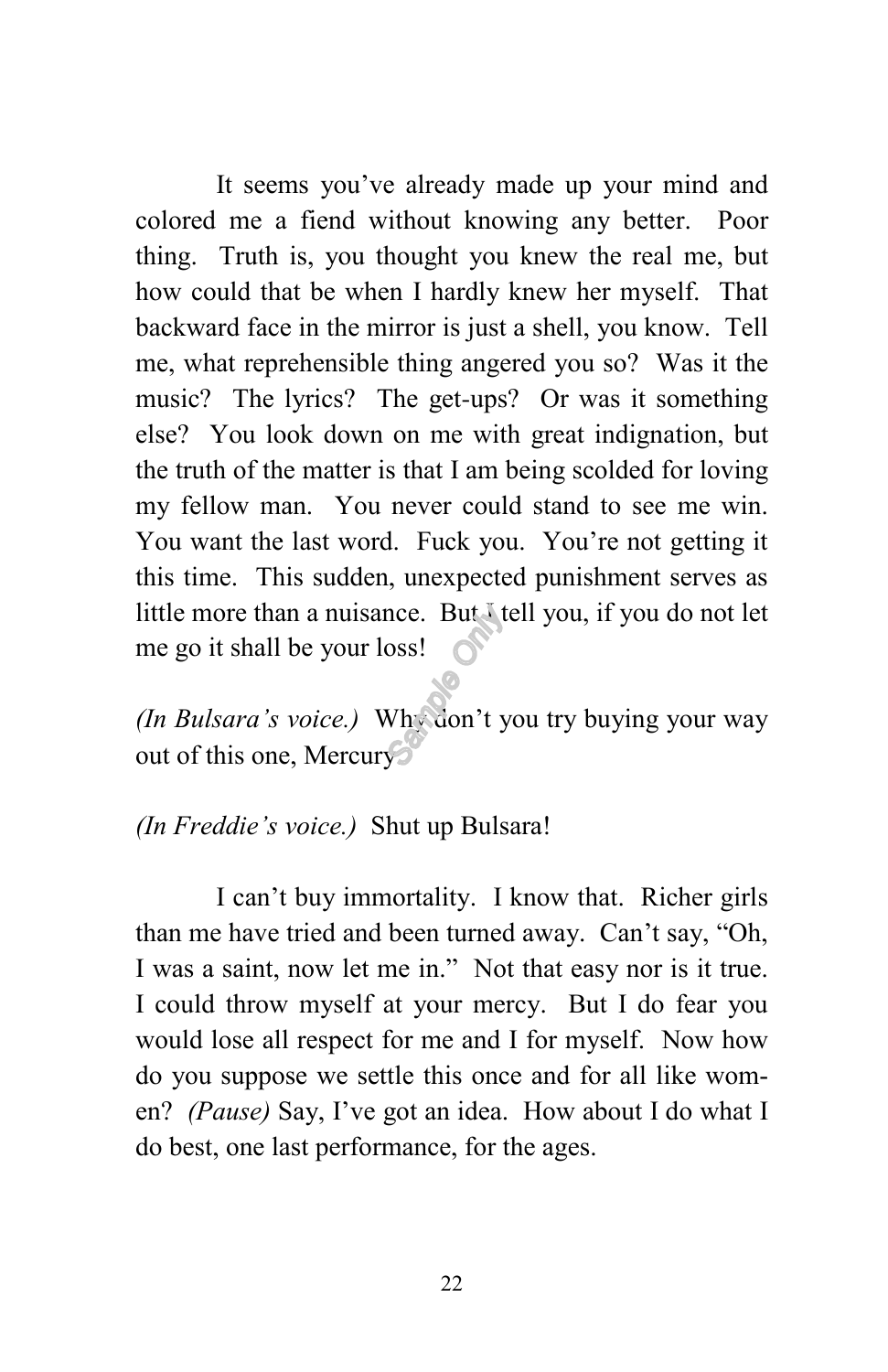And if it stirs you, then you welcome me in with open arms. If it doesn't, then we go the other way. Do I drive a hard bargain?

*(In Bulsara's voice.)* That was your answer to everything, Mercury. We'll perform. Run around like a stupid Persian popping-jay. You never wanted to take the time to deal with reality. You never learn. It doesn't work here. You can't just shake your ass and get your way. It's not going to work. It's all over. Do you understand? It's all

over now. You don't have to do this anymore, Mercury. You don't have to prove anything. Just leave it alone.

*(In Freddie's voice.)* Phoebe, let's go shopping! I do think I am an addict. I love to shop and I don't fell the slightest bit guilty. Every good woman has a vice. Some have numerous ones is all. *(Shouting)* I am, therefore, I shop! Descartes or something.

I certainly could use a decent pair of trousers, I suppose. I want to be at my best for my big finale. A nice kimono would be wonderful. I don't suppose I could have one last trip to Japan, could I? (Pause) It is too much to ask at this point. It's just that I know how fussy I can be and I do have quite a bit riding on this one. May I at least take one more last, long, leisurely bath?

*(In Bulsara's voice.)* No, Mercury, we may not have one last, long, leisurely bath. We could bathe ourself for all eternity and still never be clean enough. Never.